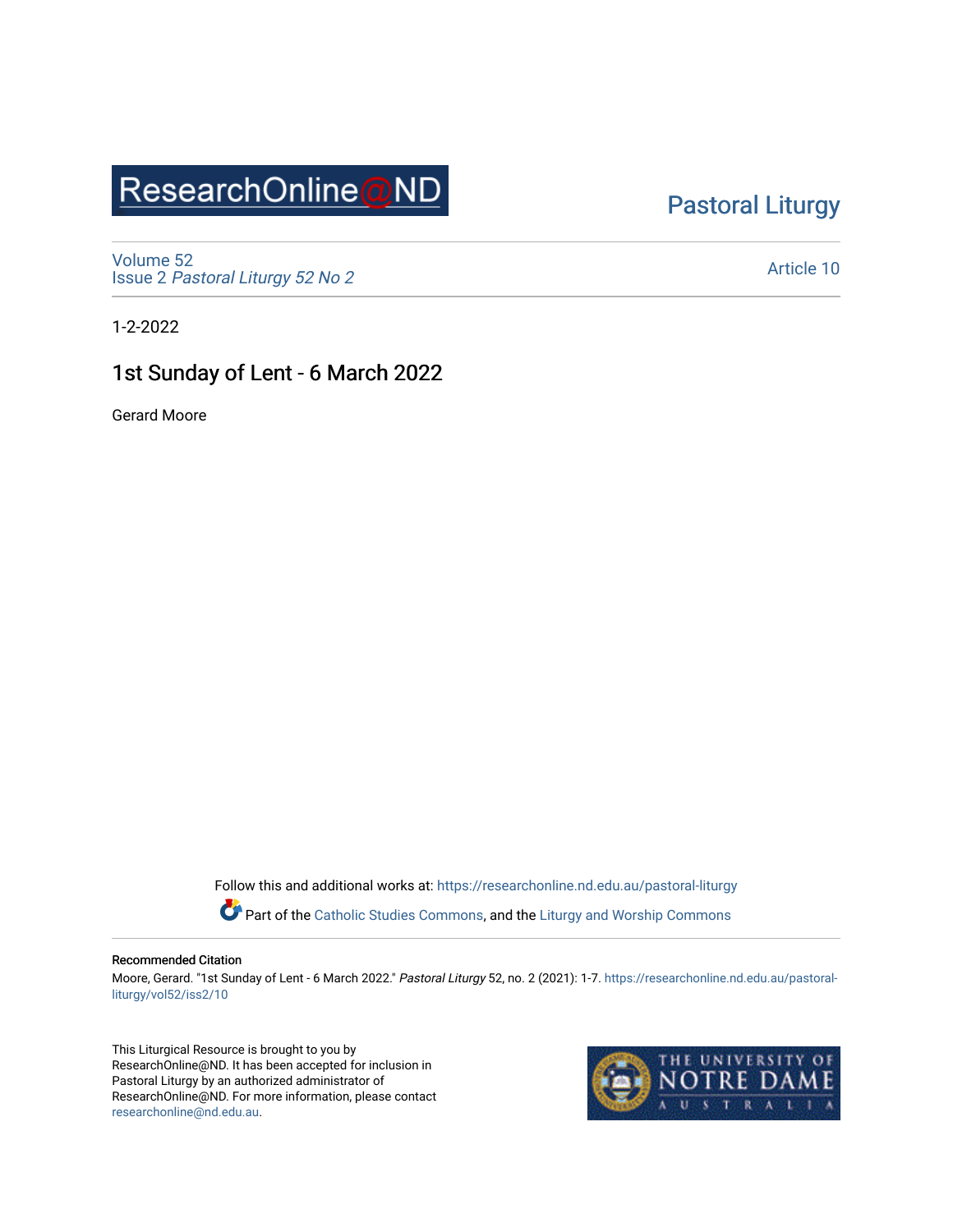

# **6 March 2022**

# First Sunday of Lent

Reflection by Gerard Moore

## **Introduction**

Our Gospel places us in the front row as we watch the devil tempt Jesus. The reading is a meditation on the humanity of Jesus and his fidelity to God's will. This matches well the first reading which underpins our ongoing thanksgiving for all that God has wrought. We open into Lent uncovering the faithfulness of God and seeking to be clear about our own response

## **Penitential Act**

Use one of the *Roman Missal* texts or this optional litany form:

Lord Jesus, you came so that we could resist temptation in all its guises. Lord, have mercy.

You help us to know God in a new way. Christ, have mercy.

You show us how to deny ourselves. Lord, have mercy.

## **Collect**

*The oration* Grant, almighty God, through the yearly observances of holy Lent, that we may grow in understanding of the riches hidden in Christ and by worthy conduct pursue their effects.

## *Commentary*

This prayer is first encountered in the tradition as a sixth to seventh century oration for the first Sunday of Lent, a place it retains to this day. This opening collect for the season establishes a framework for pursuing the discipline of the season. In this it states the commonplace yet seeks that this discipline become more and more an established part of the Christian life. Lent is a 'holy' time. While this holiness is from the penitential emphasis the season lends to the celebration of Sunday itself, more so it is because its reference is the resurrection. The yearly observances are not an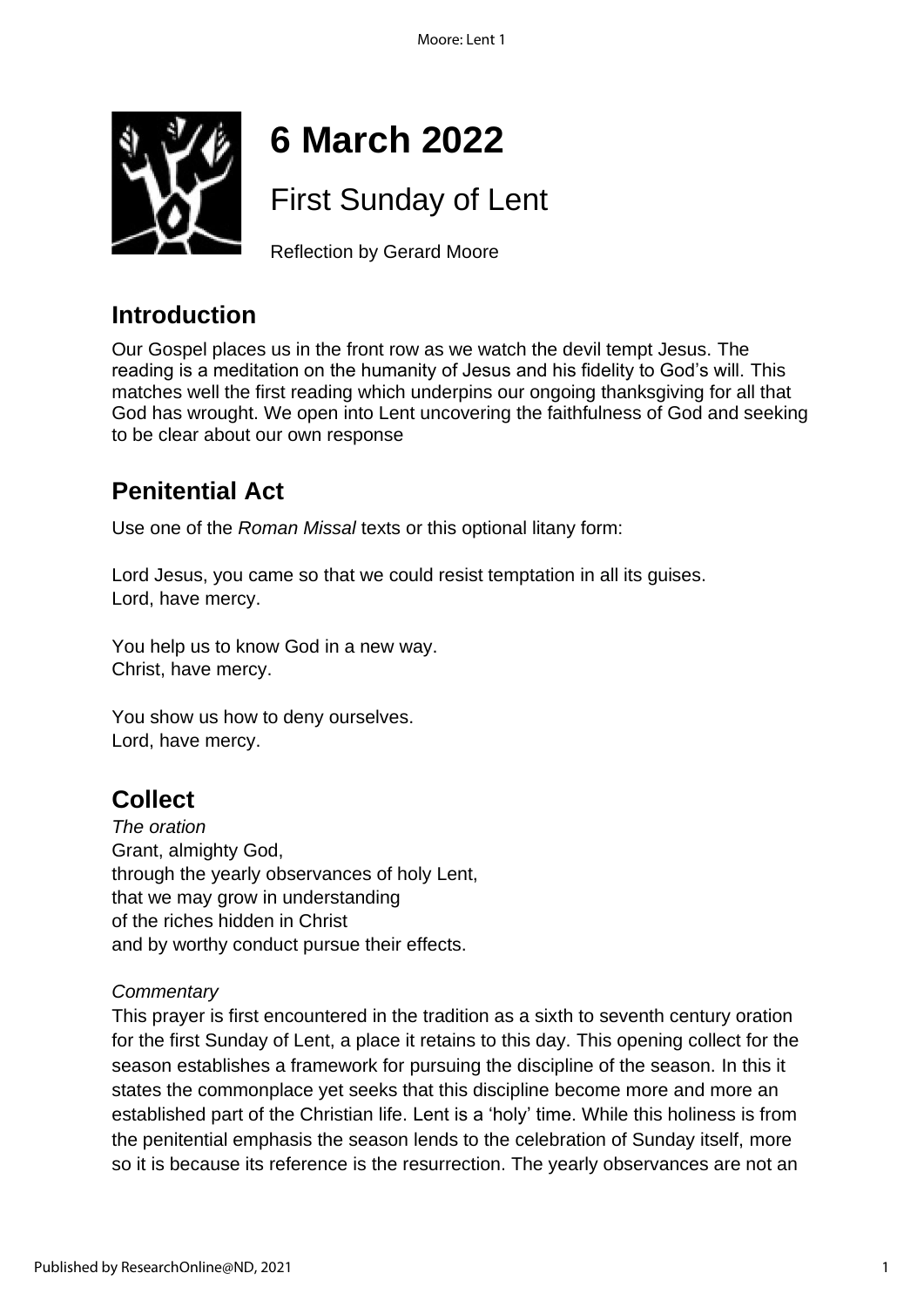end in themselves but serve to heighten our receptivity for the mysteries that God has worked amongst creation. Consequently, the aim of our observances is not simply self-control. Rather it is towards our growth in being able to stand under the paschal mystery and becoming more receptive to the riches wrought by Christ. The annual nature of the cycle is a reminder of our need for ongoing transformation into richer believers, more completely taken up and remade in Christ. Growth in understanding is necessarily complemented by right action. Again, this is more than obedience. Our worthy conduct brings out the effects of the riches hidden in Christ. These are acts of building the reign of God. Their orientation is towards our growth in love.

## **First Reading**

## **Deuteronomy 26:4-10**

We live in the land that God has given us.

## **Responsorial Psalm**

### **Psalm 91:1-2, 10-11, 12-13, 14-15.**

#### *Be with me, Lord, when I am in trouble.*

This psalm is one that, when learnt by heart, can be a constant prayer in times of need. Musical settings enable memorisation and place the psalm in the heart. The psalmist gives us the words to cry out to God, the one who always hears our prayer.

## **Second Reading**

### **Romans 10:8-13**

With confessing lips and believing hearts, we call upon the name of the Lord.

## **Gospel Reading**

### **Luke 4:1-13**

The temptations of Jesus are a reminder of his humanity, and his life lived under the guidance of the Spirit.

## **Reflection**

Our first reading on the first Sunday of Lent sets before us one of the most foundational readings in the Hebrew bible, a reading that underpins our theology of Eucharist. Yes, it is that central!

It is bookended by two instructions about Israelite worship concerning the first fruits. We will come back to them. The central part of the reading concerns salvation from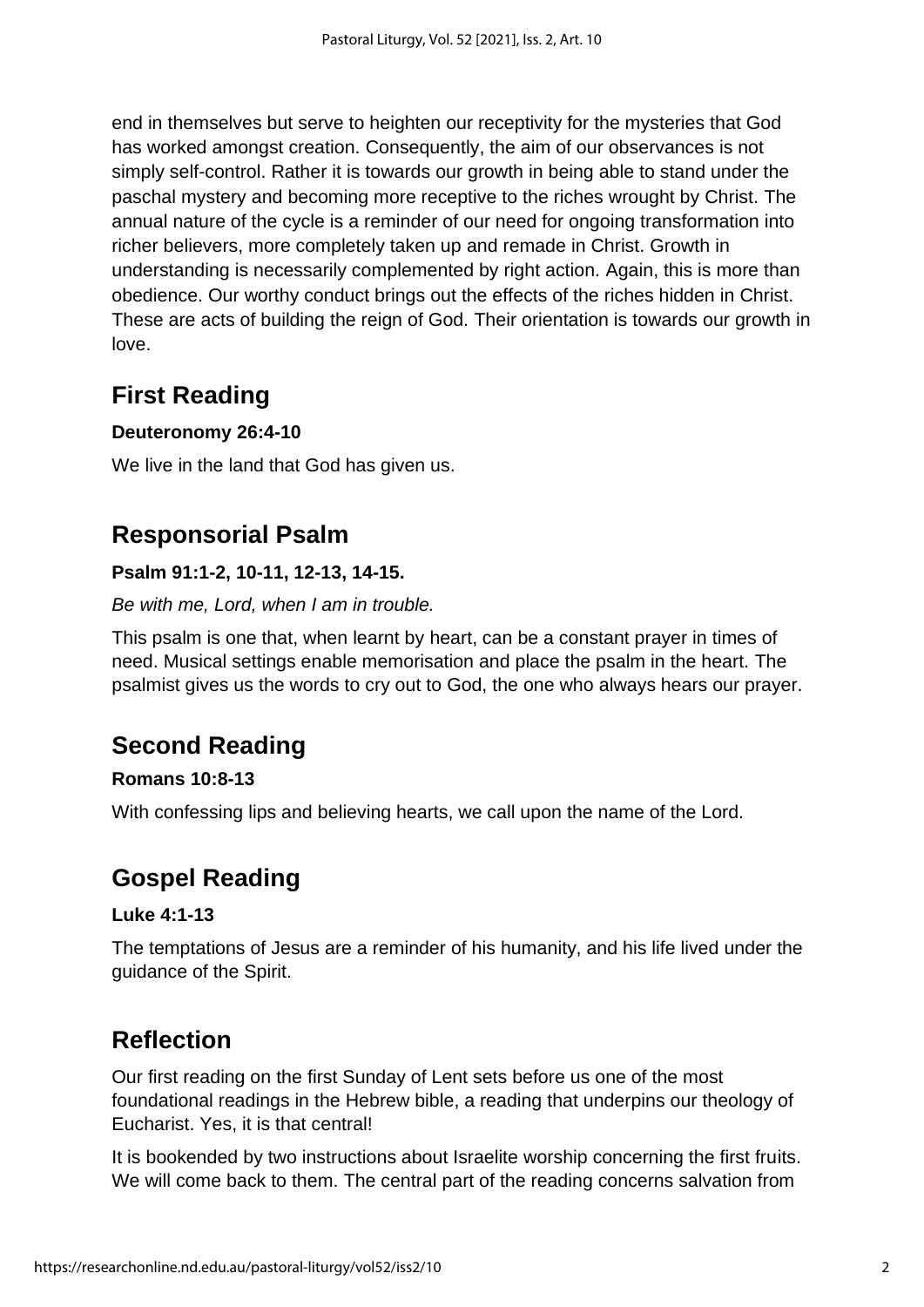slavery. Behind it is that most potent of words in Jewish and Christian theology: 'remember'. Notice how the text works. It begins with the ancestors, recounting a story from the past: "My father was a wandering Aramean … he became nation great, strong and numerous". As the narrative is told, however, a change comes on the text. The tense moves from the past – my father – to the present. All of a sudden we are in the story – the Egyptians maltreated 'us' … 'we' cried to the Lord. This is not historical narrative. The story being told here is almost 1000 years in the past for the writer and readers of the Book of Deuteronomy. Rather, it is an action of liturgical memory. The faithful in worship recall that the salvation that operated in Egypt, freeing the people from slavery, is still operative here and now, freeing us from slavery. This is the meaning that Jesus brings to the Last Supper, where he charges to Christian community to 'remember' him in the blessing and consuming of bread and wine.

Our Lenten worship, then, opens with the admonition that we are saved in Christ, a central aspect of every Eucharist.

What are the first fruits? We no longer live in agrarian times when the first of the harvest was gifted to the Lord of the harvest. But we do live in times when the harvest itself is being put at risk, and our 'dominion' over the earth is setting in danger the meaning of creation itself. Our Deuteronomy text, with its rich eucharistic and liberation imperatives also carries a reminder that the fruits of the earth are not only for humanity.

For Paul, conversion is all encompassing. It is of word and deed, mouth and heart. It is both change of heart and confession of faith as an integrated action. There is a more radical edge to this as well. The Apostle will let no human barriers or cultural differences, or division sully this integration of faith and life. When he writes it is equally so for Jew and Greek, Paul is proclaiming a radical equality before God: the life of faith is a discipleship of equals.

In this, our profession of faith in salvation through the death and resurrection of Christ is a commitment to the radical equality of all before God. For Christians this is the abolition of racism, discrimination against the poor, gender inequity, and the offer of a freedom for all to live fully in Christ. Pope Francis brings a contemporary poignancy to this. We who profess Christ in word and action, in confession and conversion, are challenged by the connection between ecological degradation and poverty, by the unequal distribution of the goods of the earth, and by the cost of this to our planet itself. It is a sobering Lenten meditation and a humbling invitation to call upon the name of the Lord.

We now turn to the Gospel. With every temptation finished, the devil retreats. The first battle is lost, but there are others to come. The final lines of the passage are chilling in their intent, and evil and temptation will reappear within the crucifixion narrative at the death just as they are here at his preparation for ministry. Yet the temptation should be read in light of the opening sentence: Jesus was filled with the Spirit. To bring this full circle, at the Ascension that same Spirit is promised the Church (Lk 24:49). The context for the temptations is the presence of the Spirit.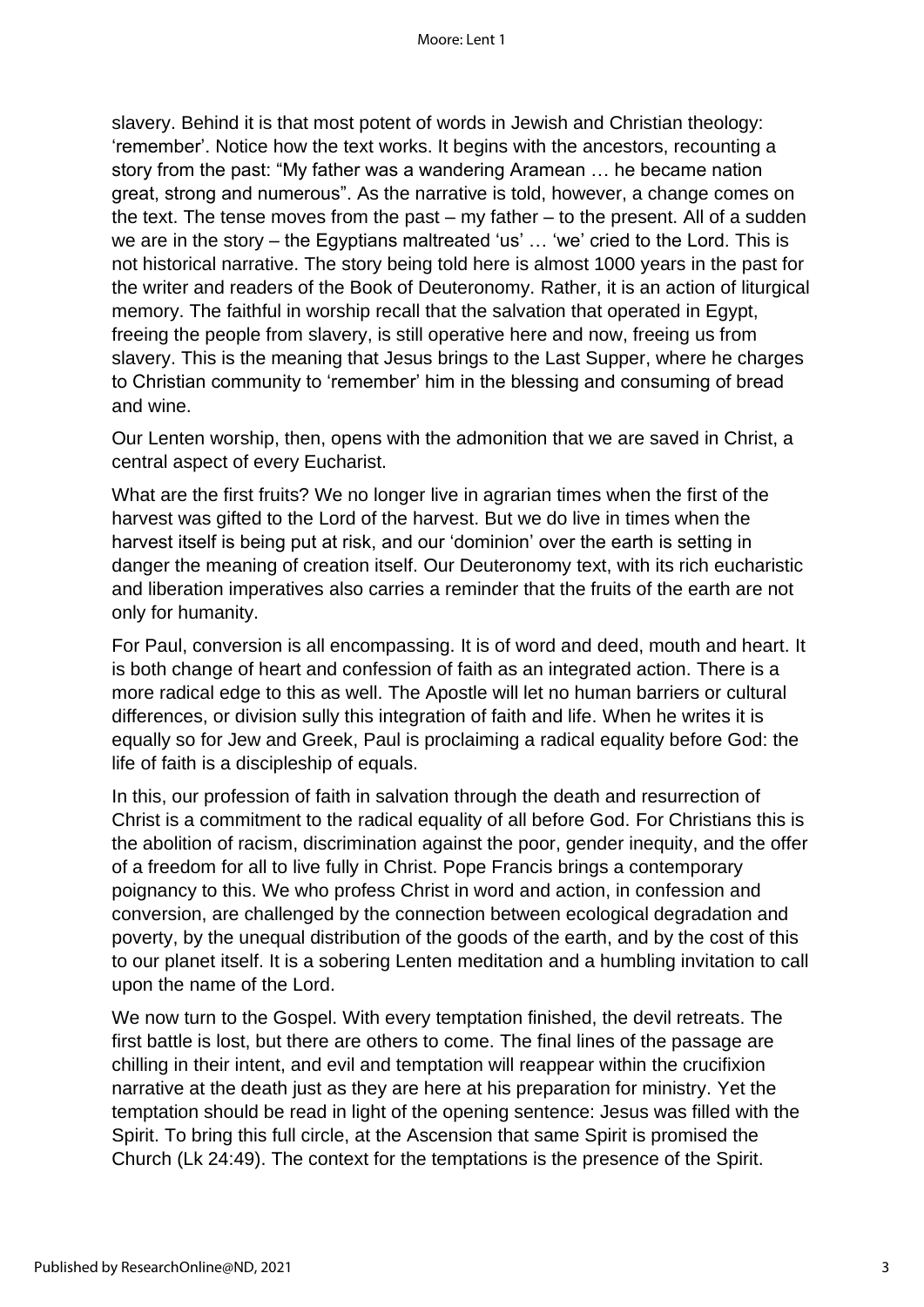This does not make the temptations any less easy to resist: power, authority, divinity all applied to meeting Jesus' needs rather than those of his mission. Jesus' mission requires fasting, trueness of purpose, trust in God not testing God. The mission is always within the context of the presence of the Spirit.

Again, it is worth retrieving the wisdom of *Laudato Si!*. The pope quotes his predecessor in a text that fits well with our understanding of the dedication of Jesus to the mission of God rather than his own interests and advancement. The text reads:

Benedict urged us to realize that creation is harmed "where we ourselves have the final word, where everything is simply our property and we use it for ourselves alone. The misuse of creation begins when we no longer recognize any higher instance than ourselves, when we see nothing else but ourselves" (*Laudato Si* 6).

Where do we set the final word?

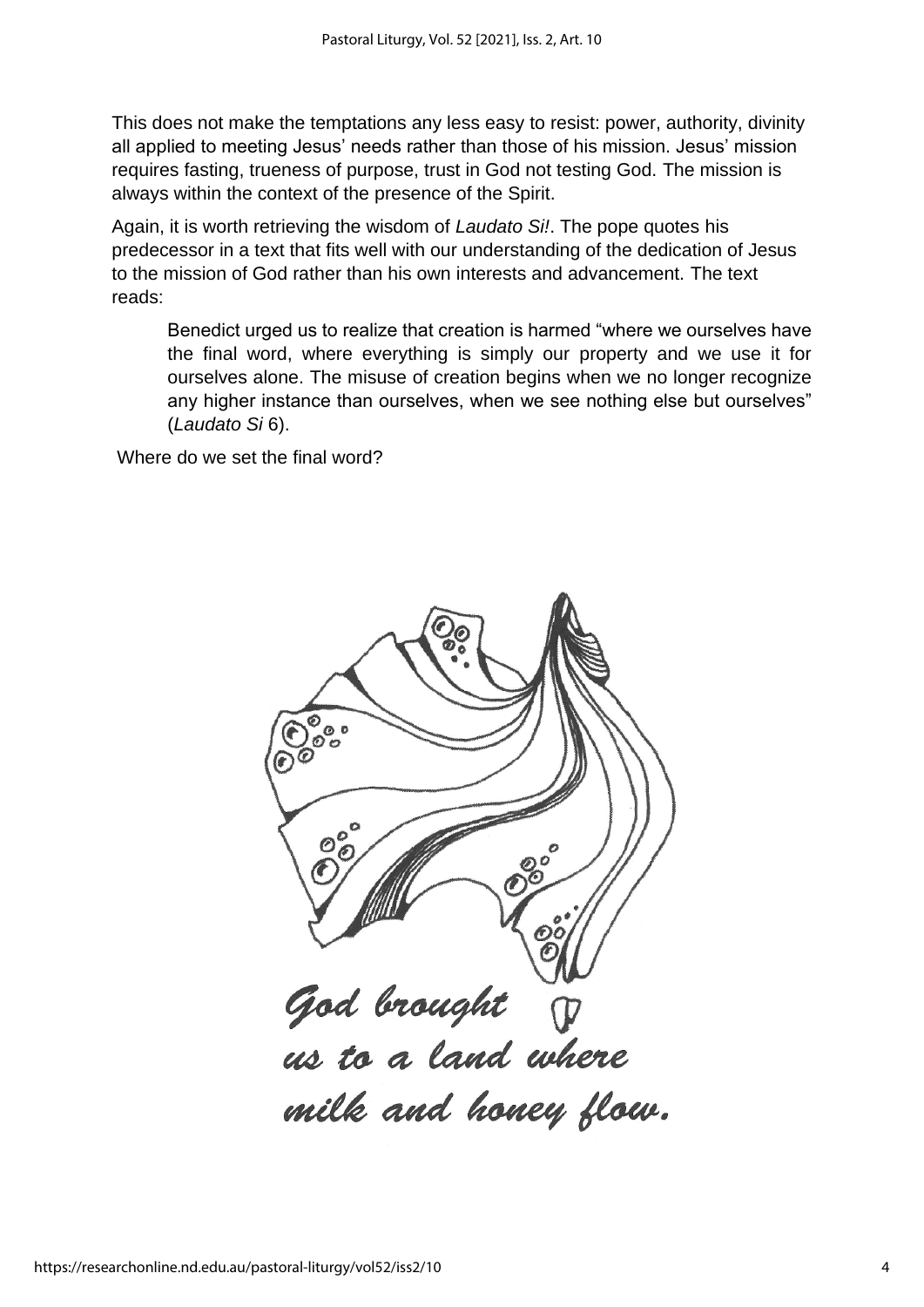# **Prayer of the Faithful**

## **Introduction**

As we journey in this time of reflection, prayer, and fasting, let us present our needs to the Father so that the Spirit will guide and strengthen us through this period.

## **Petitions**

We pray for the leaders of the Church, especially for Pope Francis, that they will be strengthened and rejuvenated by the Holy Spirit to continue to announce the love of God for the world.

(Pause) Lord hear us OR We pray to the Lord.

We pray for the members of the Plenary Council and for the Universal Church as we prepare for the Synod on Synodality. May they be strengthened through their Lenten practices and lead the Church to a vibrant renewal.

(Pause) Lord hear us OR We pray to the Lord.

We pray for the secular leaders of the countries around the world that the Holy Spirit will continue to guide them in their service to uphold human rights, protect the vulnerable, and to care for our environment. We pray particularly that the distribution of vaccines for the pandemic will become more just.

*(Pause)* Lord hear us OR We pray to the Lord.

We pray for the all the RCIA candidates and catechumens, that in this Rite of Election they may be enlightened by God's love as the Church embraces them and welcomes them into the faith community.

*(Pause)* Lord hear us OR We pray to the Lord.

We pray for ourselves gathered around the Lord's table. Through our prayer, and our praise, and by receiving the Body and Blood of our Lord Jesus Christ, may we be strengthened and nourished in our mission to be witnesses of Christ's love throughout this Lenten season.

(Pause) Lord hear us OR We pray to the Lord.

## **Conclusion**

Father, we praise and thank you and we know that you listen to us. Grant us these needs through the power of the Spirit and in the name of Christ our Lord.

### **Amen.**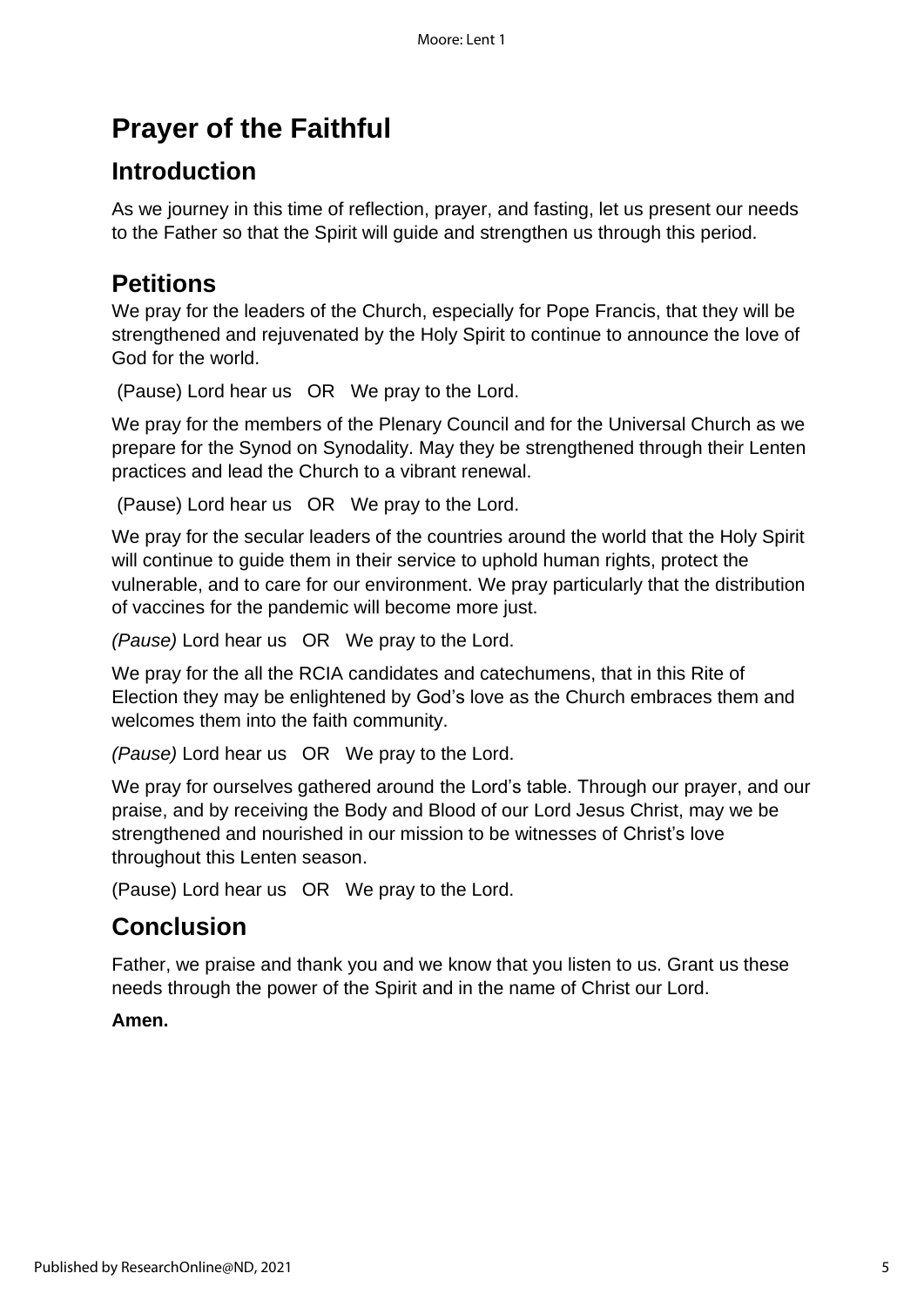## **Music selections by Alessio Loiacono and Chris deSilva**

## **GA**

Ashes. T Conry. 209 Be not afraid. B. Dufford SJ. 449 Be with me, Lord. G Cox. 52 Be with me, Lord. M Haugen. 53 Blest be the Lord. D Schutte. 458 God of mercy and compassion. M. Hodgetts/ P Jones. 302 Grant to us, O Lord. L Deiss. 303 O God, our help in ages past. I Watts/ W Croft. 459 O Sun of Justice, fill our hearts. F C Quinn OP/ E Miller. 2 On eagle's wings. M Joncas. 452 Return to God. M Haugen. 304 Tree of life. M Haugen. 307

#### **AOV1**

Be not afraid. B. Dufford SJ. 114 Be with me, Lord. M Joncas. 116 Blest be the Lord. D Schutte. 179 On eagle's wings. M Joncas. 153 O God, our help in ages past. I Watts/ W Croft. 175

#### **AOV2**

Ashes. T Conry. 16

#### **AOV4Kids**

For the faces that I know. K Bates SM. 137

#### **CWB**

Be with me, Lord, when I am in trouble. Marty Haugen. 627 Grant to us, O Lord, a heart renewed. Lucien Deiss. 698 Hosea. Gregory Norbet OSB. 715 May this Lenten discipline. James Phillip McAuley. 746 O God, creator of us all. Stanbrook Abbey. 764 The glory of these forty days. Gregory the Great, tr. Maurice F. Bell. 825

### **CWBII**

*Sunday by Sunday hymn suggestions* Again we keep this solemn fast. Ascr. Gregory the Great, tr. Peter J. Scagnelli. 285 Be with me, Lord. Marty Haugen. 286 Forty days and forty nights. George Hunt Smyttan, alt. Francis Pott. 288 From ashes to the living font. Alan J. Hommerding. 289 Grant to us, O Lord. Lucien Deiss CSSp. 291 May this Lenten discipline. James Phillip McAuley. 295 O God, creator of us all. Stanbrook Abbey. 296 The glory of these forty days. Gregory the Great, tr. Maurice F. Bell. 301 *Additional selection by Chris deSilva* On eagle's wings. Michael Joncas. 654